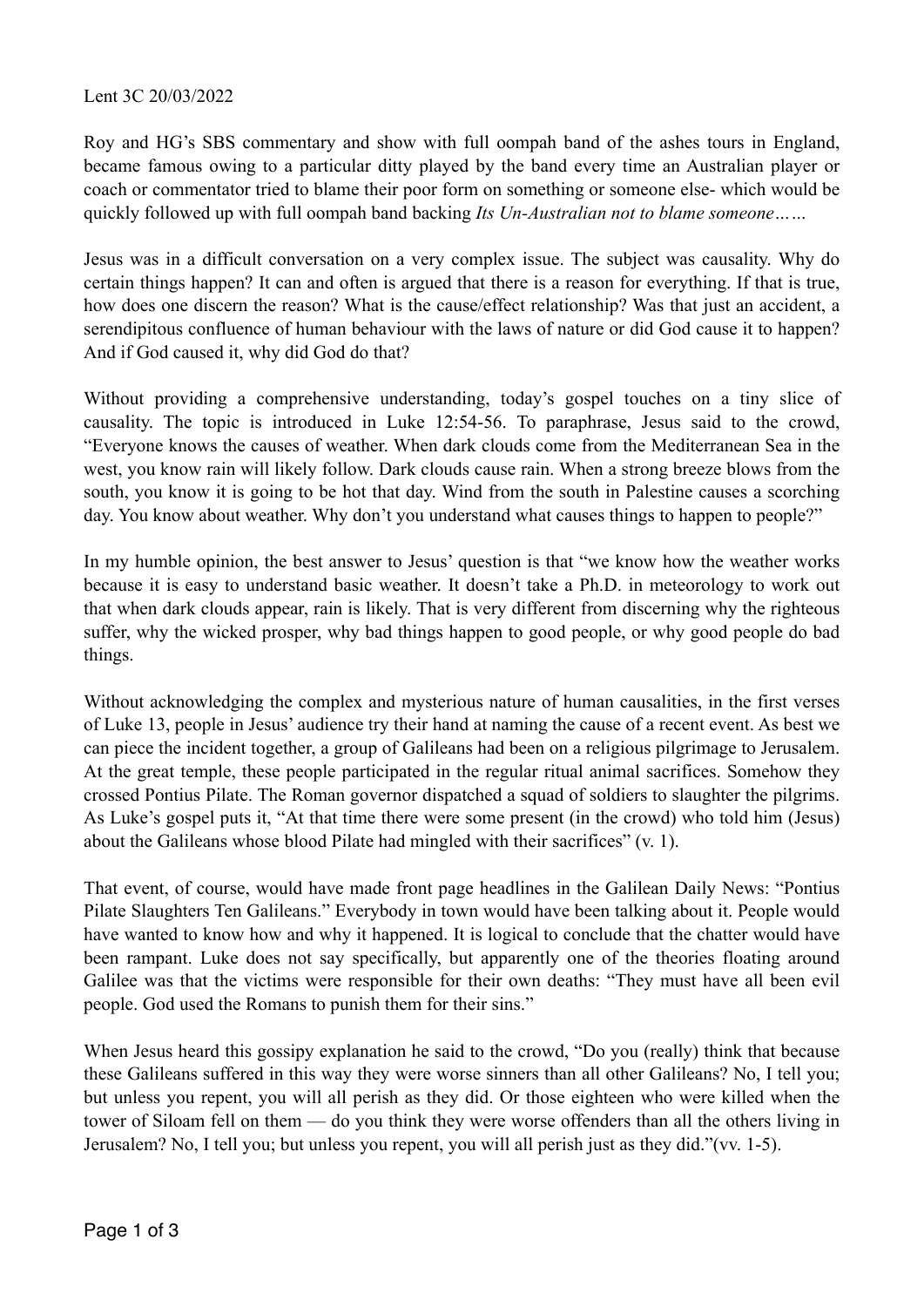Obviously, Jesus was not impressed by the argument that the best way to identify sinners was to see who got killed by a falling tower or by Pontius Pilate. (To paraphrase) "No, I tell you," Jesus said, "there is no cause/effect relationship between being one of the worst sinners in Galilee and having your blood mingled with the blood of sacrificed animals, and you cannot explain the deaths of eighteen killed when the Tower of Siloam collapsed by concluding those people were worse offenders than all the others living in Jerusalem. God does not work that way and there is no law of the natural world that holds bad people can always be identified by the terrible things that happen to them. It just does not work that way."

Even twenty centuries later we hear echoes of this erroneous thinking. One morning a few years ago at Connecticut's Sandy Hook Elementary School, a deeply disturbed young man used three semiautomatic firearms to murder twenty small children and six adults. Before the outrage and grief could be fully exhausted, the internet crackled with comments about how parents and school officials were really the ones at fault.

They had just not adequately protected the school or the children. A few even commented that they believed that if the teachers had been armed, this would not have happened. No, I tell you. It was not the fault of those Galileans in Jerusalem that they were killed by Roman soldiers and it was not the school or the parents who were responsible for the deaths at Sandy Hook Elementary School. That is simply not the way it works.

On September 11, 2001, commercial airliners were intentionally crashed into the twin towers of the World Trade Centre in New York City. It was part of a wider coordinated attack that day by al-Qaeda, an Islamic international terrorist network. When the tower at Siloam fell eighteen people were killed. When the towers at the World Trade Centre collapsed nearly 3,000 people died. The victims were as diverse as millionaire investment bankers on the middle floors, Low wage restaurant workers on the top floor, and first responding firefighters in the lobby. All of them were there just to do their jobs.

Two days later, on September 13, two right wing television evangelists broadcast their analysis to the nation. They were essentially in agreement when one said, "God has lifted the curtain and has allowed the enemies of America to give us what we probably deserve."(1) Then the two made a list of incidents, people, causes, and organisations that they were certain had "made God mad" and therefore had to share the blame for the attack.

No, I tell you, it doesn't work that way. It was wrong to conclude that a tower falling in Siloam had something to do with God's punishment for sinfulness. It is equally wrong to conclude that a falling tower in lower Manhattan had something to do with God's punishment for sinfulness. God does not work that way.

To say that, of course, begs the question, "If not by dropping a tower on them, how does God deal with sinful people?" That issue is important for every one of us. After all, we are all included in the category of sinful people. As Paul put it, "For there is no distinction, since all have sinned and fall short of the glory of God" (Romans 3:22b-23). The inquiring mind should want to know how God deals with our having sinned and have fallen short of God's glory. Jesus anticipated that turn in the conversation so he told the parable of the barren fig tree:

"A man had a fig tree planted in his vineyard; and he came looking for fruit on it and found none. So he said to the gardener, "See here! For three years I have come looking for fruit on this fig tree, and